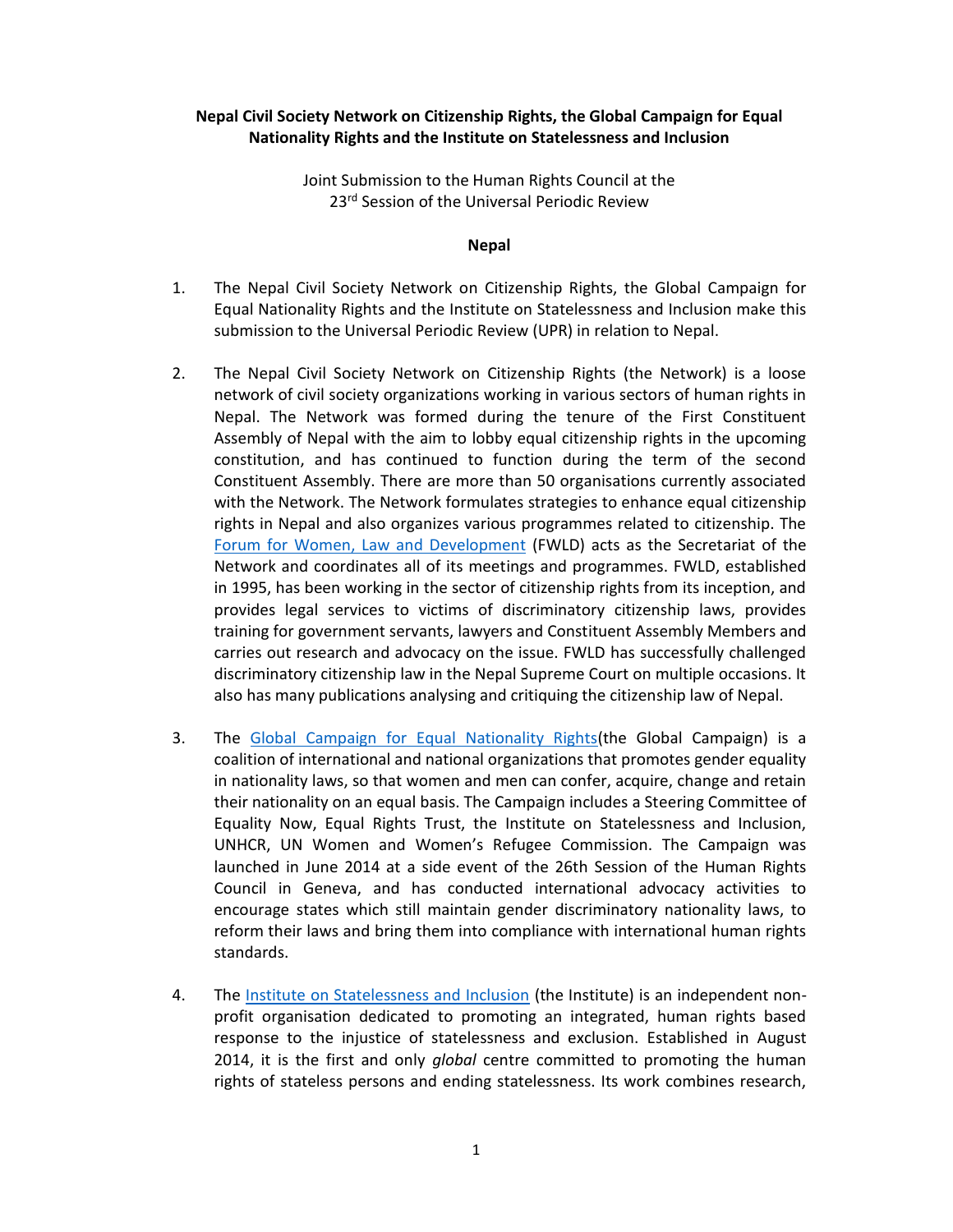education, and advocacy, and it provides expertise to civil society, academia, the UN and governments.

5. This joint submission draws on the multiple years of research, advocacy, awareness raising, litigation and direct support related experience both in Nepal and internationally, of the respective member organisations of the Network and Global Campaign, and of the Institute. It focuses on the issue of gender discrimination in Nepal's citizenship law that has a detrimental impact on Nepali women and their families – both men and women.

### **Universal Periodic Review of Nepal under the First Cycle**

- 6. Nepal was first subject to the Universal Periodic Review at Session 10 of the First Cycle, in January 2011. At this review, Slovakia, recommended that Nepal "Address cases of statelessness in the new Constitution's drafting process".1 Nepal did not accept this recommendation.As this submission confirms, the failure of Nepal to accept that it has a statelessness problem, and to act accordingly, has resulted in the human rights of those victimised by gender discriminatory nationality laws further deteriorating.
- 7. Multiple recommendations were made to Nepal in relation to women's rights and gender equality. Of these, the following recommendations which were all accepted by Nepal, are the most relevant to this submission:

| Recommendation                                                                                                                                                                                                                                                               | Recommending<br>Country |
|------------------------------------------------------------------------------------------------------------------------------------------------------------------------------------------------------------------------------------------------------------------------------|-------------------------|
| Make further efforts to overcome the difficult issue of<br>discrimination on the grounds of religion, gender, race or<br>otherwise. <sup>2</sup>                                                                                                                             | Japan                   |
| Continue its efforts to end discrimination on the grounds of<br>religion, race or gender in law and practice. <sup>3</sup>                                                                                                                                                   | Pakistan                |
| Continue its efforts to overcome discrimination and social<br>exclusion on the basis of gender, caste, class, ethnic group,<br>disability or geographic situation, in order to ensure the respect<br>of civil, political, economic, social and cultural rights. <sup>4</sup> | Argentina               |
| Continue its efforts to ensure gender equality. <sup>5</sup>                                                                                                                                                                                                                 | Singapore               |

8. As this submission evidences, despite accepting several such recommendations related to enhancing gender equality, Nepal's failure to amend gender

- 3 *Ibid.*
- 4 *Ibid.*

<sup>&</sup>lt;sup>1</sup> UN General Assembly, *Report of the Working Group on the Universal Periodic Review: Nepal, A/HRC/17/5, 8* March 2011, Para 109.12.

<sup>2</sup> *Ibid.,* Para 106.21.

<sup>5</sup> *Ibid.,* Para 106.22.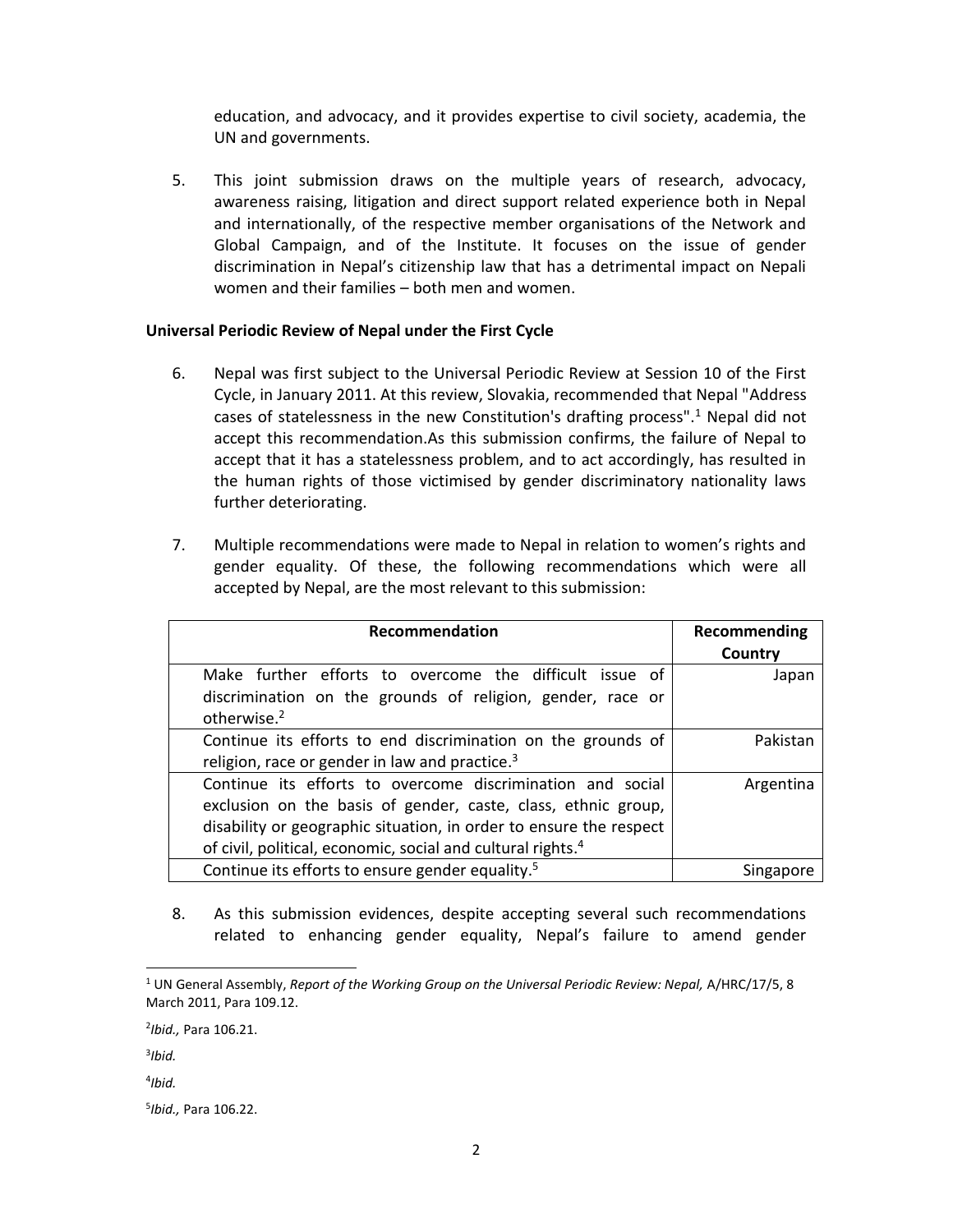discriminatory citizenship law has had significant negative impact on a large portion of the Nepali population.

## **Nepal's international legal obligations**

- 9. Nepal has ratified the majority of the international human rights treaties, including the International Covenant on Civil and Political Rights (ICCPR) and its Optional Protocols, the International Covenant on Economic, Social and Cultural Rights (ICESCR), the Convention on the Elimination of all forms of Racial Discrimination (CERD), the Convention on the Elimination of all forms of Discrimination Against Women (CEDAW), the Convention on the Rights of the Child (CRC), theConvention Against Torture and other Cruel, Inhuman, or Degrading Treatment or Punishment (CAT) and the Convention on the Rights of Persons with Disabilities (CRPD). Nepal has not ratified the 1954 Convention Relating to the Status of Stateless Persons or the 1961 Convention on the Reduction of Statelessness. However, it is notable that Nepal has made no reservations to CEDAW or the CRC, which contain important protections against gender discrimination in nationality law (CEDAW Art. 9) and the prevention of childhood statelessness (CRC Art. 7 and 8).
- 10. Significantly, the Treaty Act of Nepal stipulates that:

"In case of the provisions of a treaty, to which Nepal or the government of Nepal is a party upon its ratification, accession, acceptance or approval by the Parliament, inconsistent with the provisions of prevailing laws, the inconsistent provision of the law shall be void for the purpose of that treaty, and the provisions of the treaty shall be enforceable as good as Nepalese laws."<sup>6</sup>

11. Furthermore, the Interim Constitution, in force since 2007, also requires the State "to implement effectively international treaties and agreements to which [it] is a party."7Thus, the international law obligations of Nepal have added force as they supersede national laws which contradict them.

## **Gender discriminatory laws violateNepal's international obligations**

12. Despite the strong international obligations of Nepal which are bolstered by national laws that maintain the supremacy of international treaty obligations, Nepal is one of 27 countries around the world that continues to discriminate against women in their ability to confer their nationality on their children on an equal basis with men.<sup>8</sup> Gender discrimination in nationality laws contravenes

 $6$  Treaty Act, 2047 (1990), Section 9(1). This translation of the law appears on the Nepal Law Commission Website and can be accessed here:

http://www.lawcommission.gov.np/site/sites/default/files/Documents/nepal-treaty-act.pdf.

<sup>&</sup>lt;sup>7</sup> Interim Constitution of Nepal, 2063 (2007), Section 33(m).

<sup>8</sup> UN High Commissioner for Refugees (UNHCR), *Background Note on Gender Equality, Nationality Laws and Statelessness 2015*, 6 March 2015, available at: http://www.refworld.org/docid/54f8369b4.html.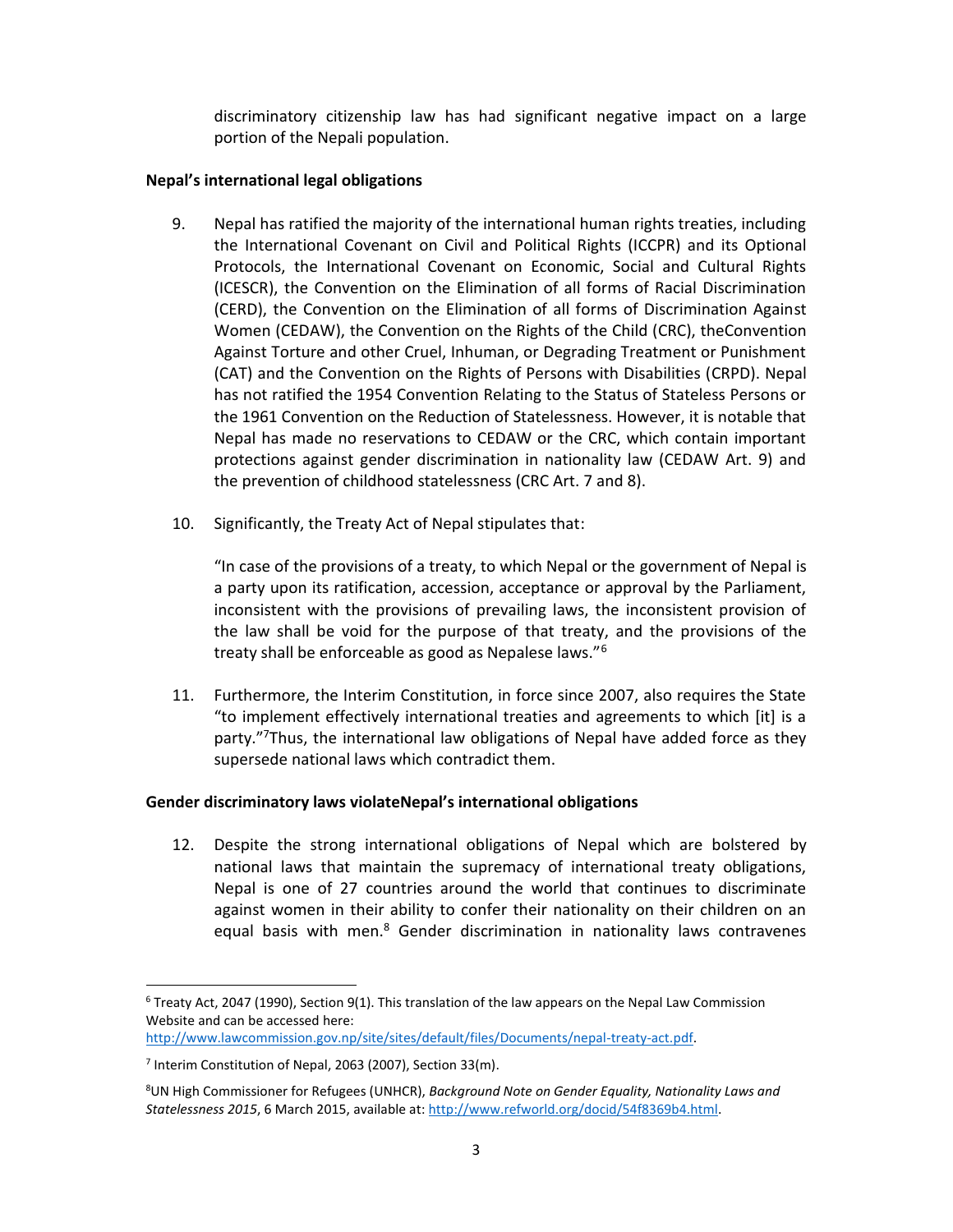Article 9(2) of the CEDAW and can lead to statelessness when fathers are stateless or also unable to confer their nationality on their children.

- 13. Nepal is also one of over 60 countries that denies women equal rights with men to acquire, change or retain their nationality, and to confer nationality on their nonnational spouses, in contravention of Article 9(1) of CEDAW.
- 14. Furthermore, gender discrimination in Nepal's citizenship law often results in statelessness of children whose mothers have faced discrimination, despite Nepal's obligations under Article's 7 and 8 CRC. Article 7 CRC obligates the state to register the child immediately after birth and bestows on the child the right, from birth, to a name and nationality. States are obligated to implement these rights, "in particular where the child would otherwise be stateless." Article 8 CRC obligates states to respect the child's right to an identity "including nationality, name and family relations".

#### **How the citizenship law in Nepal is gender discriminatory**

- 15. In Nepal, provisions relating to transfer of citizenship continue to discriminateagainstwomen.Women are yet to enjoy the right to confer, acquire, change and retain citizenship fully and independently.
- 16. Article 8(2)(b) of the Interim Constitution of 2007 states that anyone "whose father *or mother* is a citizen of Nepal at the birth of such person" is eligible for Nepali citizenship. This provision on its own implies that there is no gender discrimination in Nepal's citizenship law. Furthermore, Article 8(3) of the Interim Constitution guarantees Nepali citizenship to foundlings.Similarly, a number of positive precedents have been laid down by the Supreme Court of Nepal (SC) in recognizing equal rights of women in acquiring and transferring citizenship to children in line with the provisions of the Interim Constitution.<sup>9</sup> Recently in a case where the father of a child was unidentified, the SC quoting the Interim Constitution and the Citizenship Act issued an order of Mandamus to the District Administration Office requiring them to grant Nepali citizenship by descent to the plaintiff as her mother holds a Nepali citizenship.<sup>10</sup> Moreover, the condition

<sup>-&</sup>lt;br>9 In *Forum for Protection of Public Interests* v. *HMG Nepal* (2005), the discriminatory birth registration and denial of citizenship for the children of *Badi* women in the Birth, Death and Other Personal Events (Registration) Act, 1977, was challenged. The Supreme Court of Nepal declared the words "male member" of the family appearing in section 4(1) of the Act *ultra vires*. In this case the order of *mandamus* was issued in the name of the government not to deny registration of the birth of the *Badi* children and to make necessary arrangements for conferring them with the citizenship certificate pursuant to Article 9(2) of the 1990 Constitution and Section 3(4) of the Citizenship Act, 1963. In *Ranjeet Thapa* v. *Government of Nepal*, unpublished, Writ no. 0035, decided on June 26, 2009, the Supreme Court issued a mandamus for issuing citizenship from the mother's name. In *Nakkile Maharjan* v. *Government of Nepal*, decision 2064/1/4 Writ no. 0089 of 2063 BS, it was held that a married woman can obtain citizenship from her mother's name (2011).

<sup>10</sup>*Sabina Damai and FWLD v. Government of Nepal*, Writ no 06/0703 of 27 January 2011, decided on February 27, 2011 and 2011 and *Shanti Nagarkoti and Bhola Nagarkoti v Government of Nepal*, Writ No. 0880 , March 24, 2014.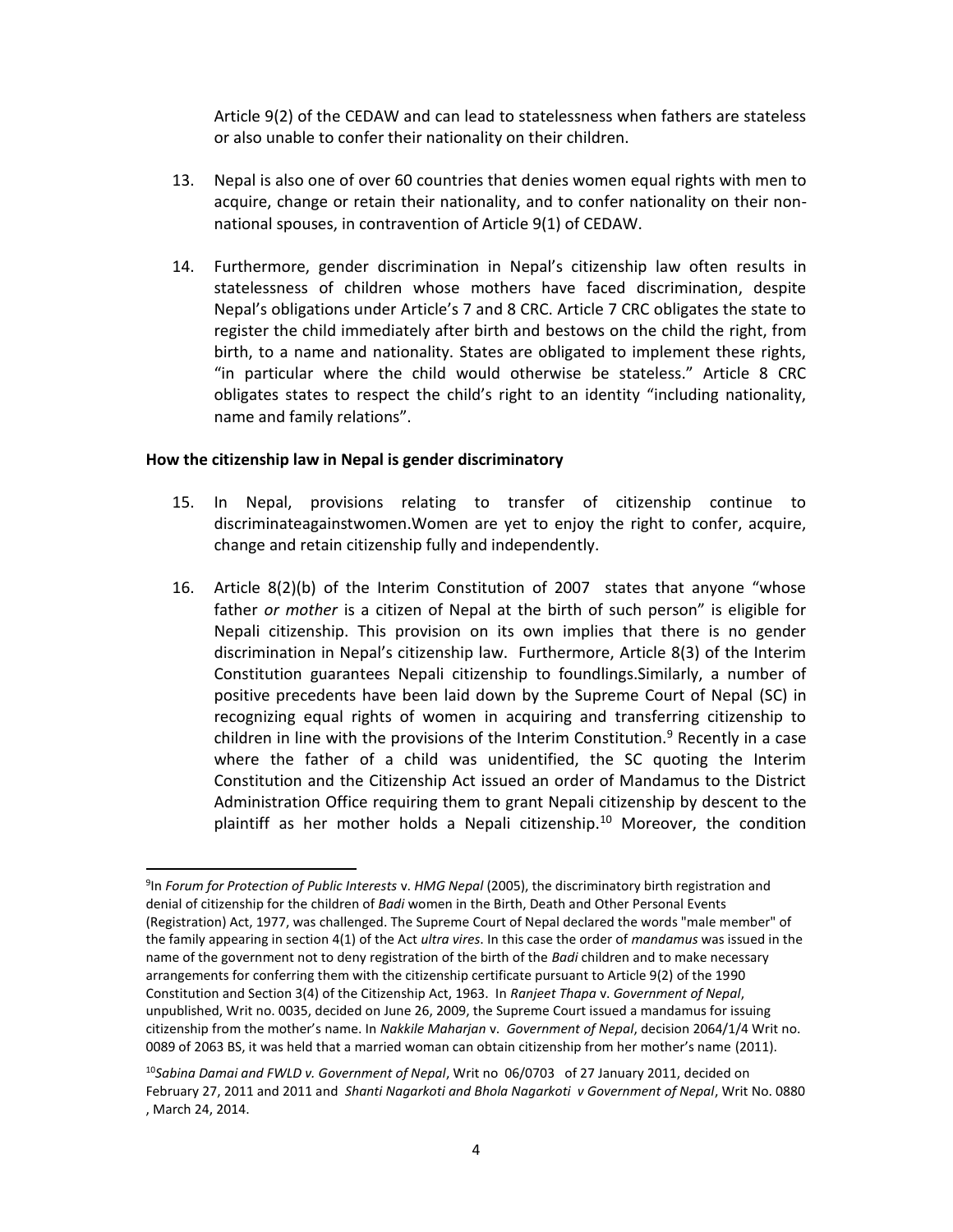requiring a woman below the age of 35 to obtain the consent of her father, husband or guardian in order to obtain a passport was repealed by the Court.<sup>11</sup>

- 17. However, other constitutional provisions, the Citizenship Act and Rules of Nepal, and the discriminatory manner in which the law is implemented by authorities, all contribute to a reality which is discriminatory of women, with significant negative impacts on their offspring. Following is an exposition of the key issues in this regard:12
- 18. *Women restricted in their right to convey citizenship to their children*: Despite Article 8(2) of the Interim Constitution and Section 3 of the Citizenship Act stating that a person can acquire citizenship by descent if their mother **or** father is a Nepali citizen, other discriminatory legal provisions and practices curtail the right of women to pass on their citizenship to their children. For example, according to Article 8(7) of the Interim Constitution, the children of Nepali women and foreign men can only access citizenship through naturalization, and not by right, through descent. There is no similar restriction on men. One of the consequences of Article 8(7), is that state authorities in practice refuse to accept citizenship applications submitted only by mothers, as they require proof of the father's identity to establish that he is not a foreigner. Though the Supreme Court has set precedents recognizing equal rights of women, including through establishing the rights of married women and single women to transfer citizenship to children, $^{13}$  women continue to face discrimination.
- 19. The combined impact of Article 8(2) and 8(7) (and similar provisions in the Citizenship Act) is that while only the father or the father and mother together face no barriers securing citizenship for their children, it is extremely difficult for only the mother to do so. This has led to cases in which children of single mothers are left stateless.
- 20. *Discriminatory impact on children of Nepalese mothers and foreign fathers***:** As stated above, Article 8(7) of the Interim Constitution, complemented by Section 5(2) of the Citizenship Act and Section 7 of the Citizenship Rules, deny Nepali women the right to confer their citizenship to their children by descent. Instead, such children have only the option to seek naturalization. However, the discretion wielded by state authorities in relation to naturalization is extremely wide, and the overwhelming majority of naturalization applications do not result in the conferral of nationality. Research conducted by FWLD reveals that in the first six years of the implementation of these provisions, not a single naturalization application was successful.

 <sup>11</sup>*Lily Thapa* v. *Government of Nepal*, Writ no. 34 of 2061 B.S, decided on 2062-8-30 B.S. (December 15, 2005), N.K.P. 2062, vol. 9, p. 1054, decision no.7588.

<sup>12</sup> For a more detailed analysis see, FWLD and National Women Commission, *Analysis of Nepalese Citizenship Laws from a Gender Perspective,* 2014.

 $13$ See above, notes 9 and 10.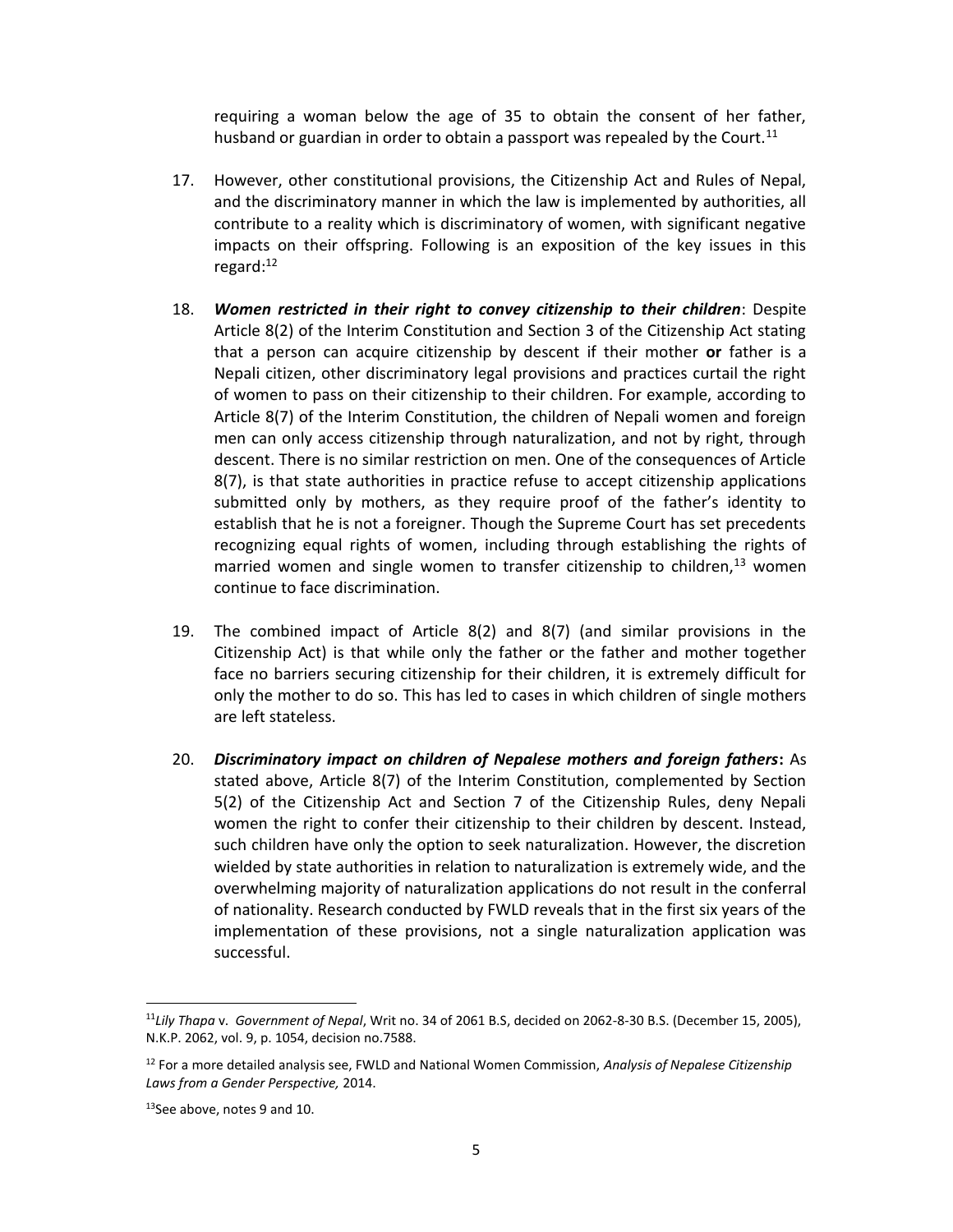- 21. *Discrimination against women who have not obtained citizenship certificates prior to marriage***:** While there is no legal barrier to women obtaining citizenship certificates through their parents after marriage, in practice, married women are required to submit citizenship documents of their spouse and his family in order to obtain citizenship. This places women in a vulnerable position. Additionally, Nepali women who marry foreigners before having obtained their own citizenship certificate, are barred from subsequently doing so.<sup>14</sup> This is a direct violation of Article 8(2) of the Nepal Constitution and amounts to an arbitrary deprivation of nationality.
- 22. *Gender discrimination in conveying citizenship to foreign husbands***:** While Nepalese men can convey their nationality to foreign spouses and their children, Nepalese women are barred from doing so. The only path to Nepalese citizenship for foreign male spouses, is through the residence based naturalization process.
- 23. *Discriminatory attitudes of public servants***:** In addition to the above examples of discriminatory law and policy, the attitudes of public servants and first instance decision makers in Nepal remain largely discriminatory towards women and patriarchal. As a result, despite the ongoing advocacy of civil society organisations and the positive jurisprudence of the Nepal Supreme Court, unfair and impractical administrative burdens and barriers continue to be imposed against women attempting to confer their citizenship to their children.

# **The failure of the Constituent Assembly to reform discriminatory citizenship law**

- 24. The above text provided an overview of the discriminatory nature of the Interim Constitution and 2006 Citizenship Act and Rules of Nepal. In this context, the ongoing constitution drafting process is a perfect opportunity for positive legal reform. However, the Constituent Assembly (CA) has to-date failed to deliver satisfactory reform on this extremely important issue.
- 25. The present Constituent Assembly of Nepal (it's second) first met in January 2014, and one of the many issues it has been required to deliberate and draft constitutional language on, is the citizenship issue.As previous Constituent Assembly could not reach consensus on the issue of citizenship, this should have been one of the 'contentious issues' of discussion for the second CA. However, the Constitutional Record Study and Determination Committee (CRSD Committee) of the second CA categorized the proposed citizenship provision as a 'settled issue', thereby minimising opportunities for discussion in the CA. However, the current state of the text on citizenship is not an improvement – in fact, in many ways, it makes the situation even worse. Following are key areas of concern in this regard:
- 26. *The father AND mother provision*: The CA's response to the discriminatory manner in which the "father OR mother" provision of the Interim Constitution has been implemented, is to amend it as follows: "for the child to be a citizen of

 $14$  Section 8(1)(a) of the Citizenship Act 2006.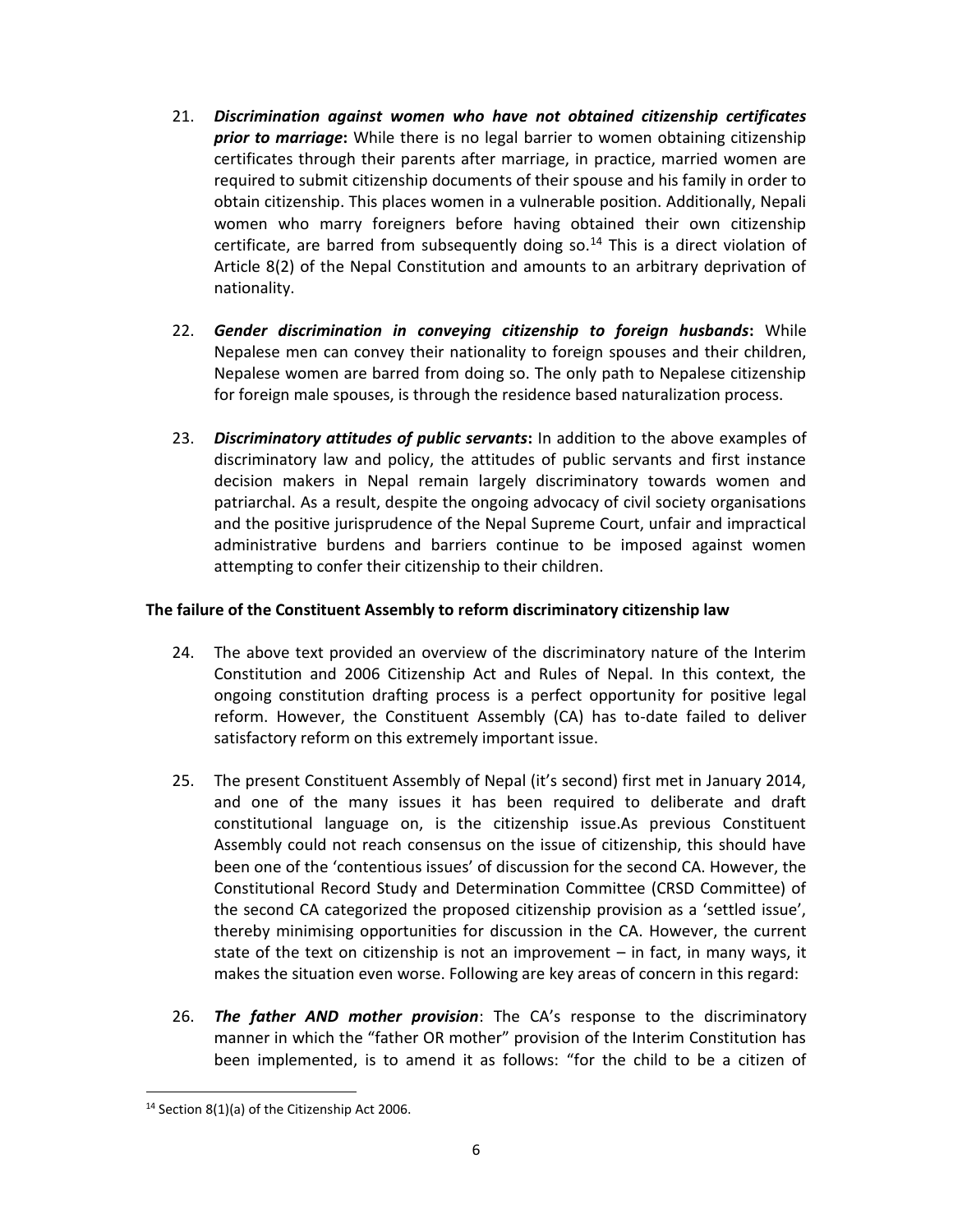descent both the father **and** mother need to be citizens of Nepal during the time of birth". This proposed 'levelling down' instead of 'levelling up' approach, will not eradicate discrimination and its negative consequences on children. Instead, it threatens to impose the same unrealistic barriers that single female parents face in conferring nationality to their children on single male parents as well. Furthermore, this provision will undermine the positives of Article 8(2) of the Interim Constitution and of the progressive jurisprudence of the Supreme Court that has upheld the right of single women to confer their nationality to their children. As it requires both parents to be citizens of Nepal (and implicitly both to play a role in the application process), the likelihood of more children being rendered stateless as a result is extremely high. The general patriarchal and discriminatory attitudes towards women are likely to mean that single women and their children will be particularly disadvantaged.

- 27. *Children of a Nepali mother and unidentified father, who is subsequently identified as a foreigner*: In relation to cases where the a child is born to a Nepali mother whose father is not identified, the proposed provision of the CA states that such children may be given citizenship by descent in cases where the child is born and residing in Nepal. However, the citizenship would be changed automatically to naturalized citizenship in cases where the father of such child is identified as a foreigner. This discriminatory provision not only fails to recognize the independent identity of the mother but also may result in stigmatizing both mother and child in genuine cases of unknown paternity involving incidents of rape, sex-work, trafficking, migrant women workers, extra-marital relationship and similar cases.15
- 28. *Women unable to transfer citizenship to spouse of foreign nationality***:** The proposed provisions with regard to transferring citizenship to foreign spouses, allows Nepali men to confer citizenship to their foreign wives after they initiate proceedings to renounce their previous nationality. However, in cases of Nepali women married to foreigner, the husband can only apply for naturalized citizenship after 15 years of residence in Nepal, and the state retains significant discretion to accept or deny such applications. Moreover, no special privileges in relation to visa, employment or business opportunities are available to a foreigner husbands.16
- 29. *Nepali women unable to transfer citizenship to children if the father is a foreign national*:In relation to children born to one Nepali and one foreign parent, the provisions proposed by the CA requires both parents to have obtained Nepali citizenship for the children to obtain Nepali citizenship (or apply for citizenship).<sup>17</sup> However, reading this provision with the proposed provision relating to acquiring

 <sup>15</sup>UNHCR, *On Citizenship*, unpublished manuscript on file with FWLD, at page 6.

<sup>&</sup>lt;sup>16</sup>Except in cases of Indian nationals, for whom Section 7 of the Peace and Friendship Treaty of 1950 between Nepal and India is applicable,and allows to grant, on reciprocal basis, to the nationals of one country in the territory of the other, the same privileges in the matter of residence, ownership of property, participation in trade and commerce, movement and privileges of a similar nature.

 $17$ Article 3(1b) of the proposed provision.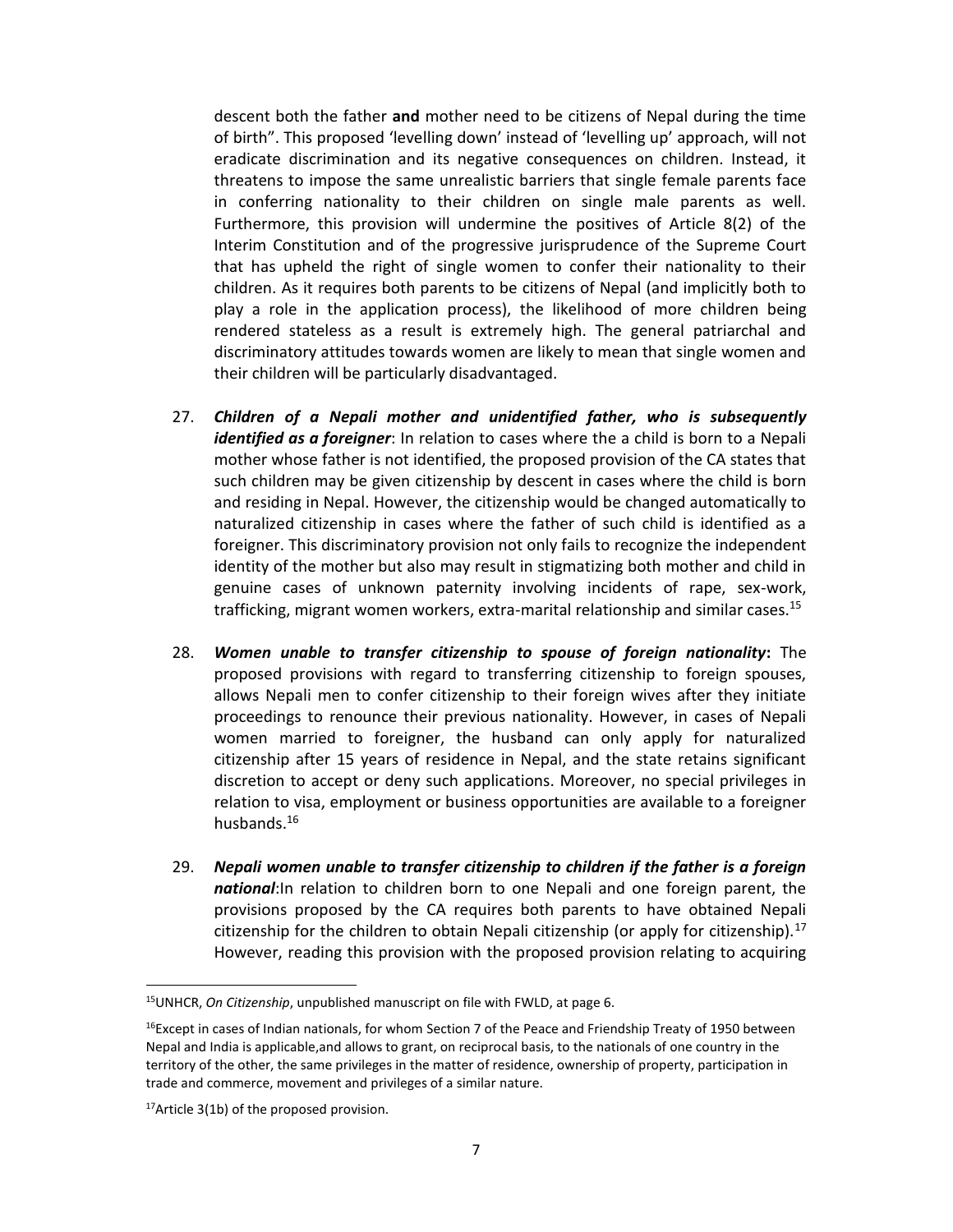citizenship by marriage, $18$  children born to Nepali mothers are not guaranteed right to citizenship even through naturalization. A foreigner father not only requires 15 years of residential requirement but the conferral of such citizenship is a matter of discretion of the government. In contrast, where the foreigner mother starts the process of renunciation of her previous nationality, the child can obtain citizenship without any residential requirement/pre-requisite.This draft provision also fails to take into consideration the issues of children of Nepali women who separate from their foreigner husbands including in cases of domestic violence.

30. *Discrimination in relation to naturalized citizens holding public posts***:**As decided by the CA, naturalized citizens except for foreigners married to Nepali women who subsequently naturalized, are eligible to hold most public posts either by election or nomination.19

#### **The impact and prevalence of the problem, and barriers to reform**

- 31. According to a study by FWLD, in August 2013, 4.3 million Nepalese people aged16 and above did not have citizenship certificates, representing 23.65 per cent of the total population of Nepal.<sup>20</sup> Another studyby FWLD found out that in the same household, 87% of men have citizenship certificates, compared to only 74% of women.<sup>21</sup> These statistics provide some insight into the scope of the problem and its discriminatory nature. However, in order to assess the real impact of gender discriminatory nationality laws, it is important to look at the detrimental consequences on the lives of those who are barred from accessing Nepali citizenship as a result. Significantly, both men and women have been deprived ofNepali citizenship because their mothers have not been allowed to pass their nationality to them. Thus, it is evident that the victims of gender discriminatory law are as likely to be men as they are women.
- 32. Those who are not recognized as citizens face significant problems in their lives. These include, but are not limited to:
	- The consequent lack of a legal status and statelessness of those who are denied citizenship.
	- Lack of access to key socio-economic rights including access to education, healthcare and a livelihood.
	- Restrictions on freedom of movement, particularly the inability to obtain travel documents for foreign travel.
	- Barriers to accessing services and products such as bank accounts and mobile phone accounts.

<sup>&</sup>lt;sup>18</sup>As approved by the CRSD Committee.

<sup>&</sup>lt;sup>19</sup> The posts that naturalised citizens cannot hold are those of President, Vice-President, Prime Minister, Head of the Federal Legislature and Head of the Federal Judiciary, Head of Security Forces, Head or Deputy Head of Federal State.

<sup>20</sup> FWLD, *Acquisition of Citizenship Certificate in Nepal: Estimating Prevalence*, April 2013.

<sup>&</sup>lt;sup>21</sup>FWLD, Acquisition of Citizenship Certificate in Nepal: Understanding Trends, Barriers and Impacts, February 2014.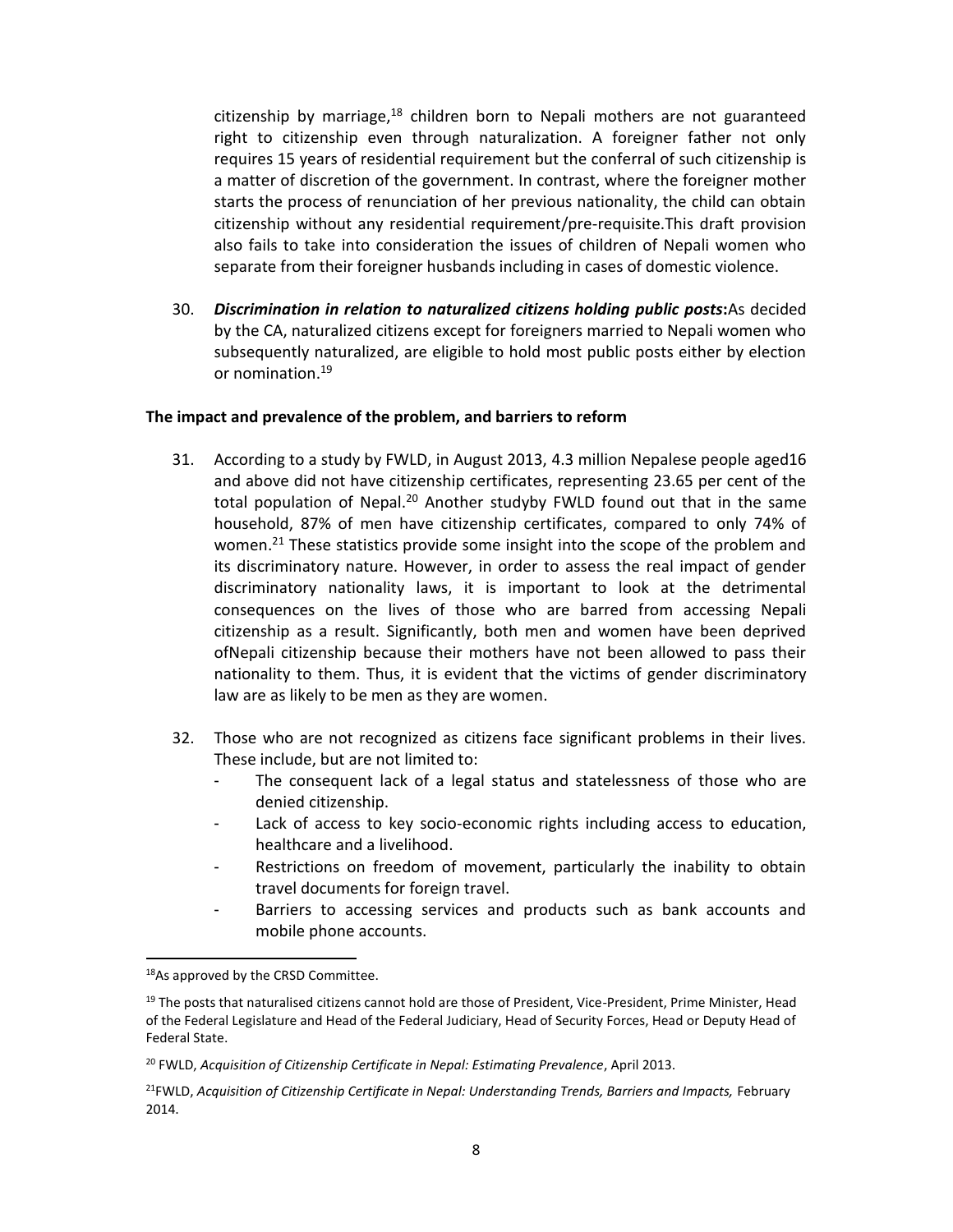- The inability to own or inherit property.
- The significant emotional and psychological impact on affected persons and their families.
- 33. An analysis of the situation in Nepal leads to the conclusion that the following stand as key barriers to reform, that Nepal must effectively address:
- 34. *Non recognition of women's equal right to transfer citizenship***:** The geo-political situation, the open border with India, the size of Nepal and its population in relation to India are used as justifications for continuing discrimination against women by creating disincentives against their marrying foreigners. However, there is a lack of recognition of women's equal right to acquire, transfer and retain citizenship. Such discrimination continues to violate women's rights including to right equality and non-discrimination, right to choice of residence, right to transfer immovable property, right to family life, right to movement, right to choose or continue a profession or business.<sup>22</sup> Three main impacts of discriminatory citizenship laws are: the creation of second-class citizens, the statelessness of women and their children, and psychological and other day to day hardships people face when citizenship is denied.<sup>23</sup>
- 35. *Socio-cultural bias*: A deeply rooted patriarchal mind set of the political leaders and the prevalent socio-cultural bias towards woman is also responsible for the continuing discrimination of women in the area of citizenship. The understanding that women once married go away to the husband's house and take up the family name and nationality of their husband still prevails in Nepal which fails to recognize the independent identity of women and the equal rights guaranteed to women.
- 36. *Poor access to birth registration***:** Though birth registration is a universal right, the implementation of birth registration remains low in Nepal. In addition to practical issues around access, the children of single mothers, or mothers married to foreigners, refugees or stateless persons may not be registered due to discriminatory attitudes.

## **Recommendations**

37. Based on our collective and continuous research, advocacy and engagement on the issue of gender discriminatory citizenship laws in Nepal since 1995 (in the earliest instance), and in particular, in relation to the points made in this submission, the following recommendations are made.

 <sup>22</sup>FWLD,*Discriminatory Laws and Their Impact on Women: A Review of the Current Situation and Proposal for Change* Kathmandu, 2006; pp. 43-48 (updated).

<sup>23</sup>*Ibid.,* p. 43. See also, UNIFEM/FWLD,*Impact of existing Discriminatory Citizenship laws on women and children in Nepal*, 2007.